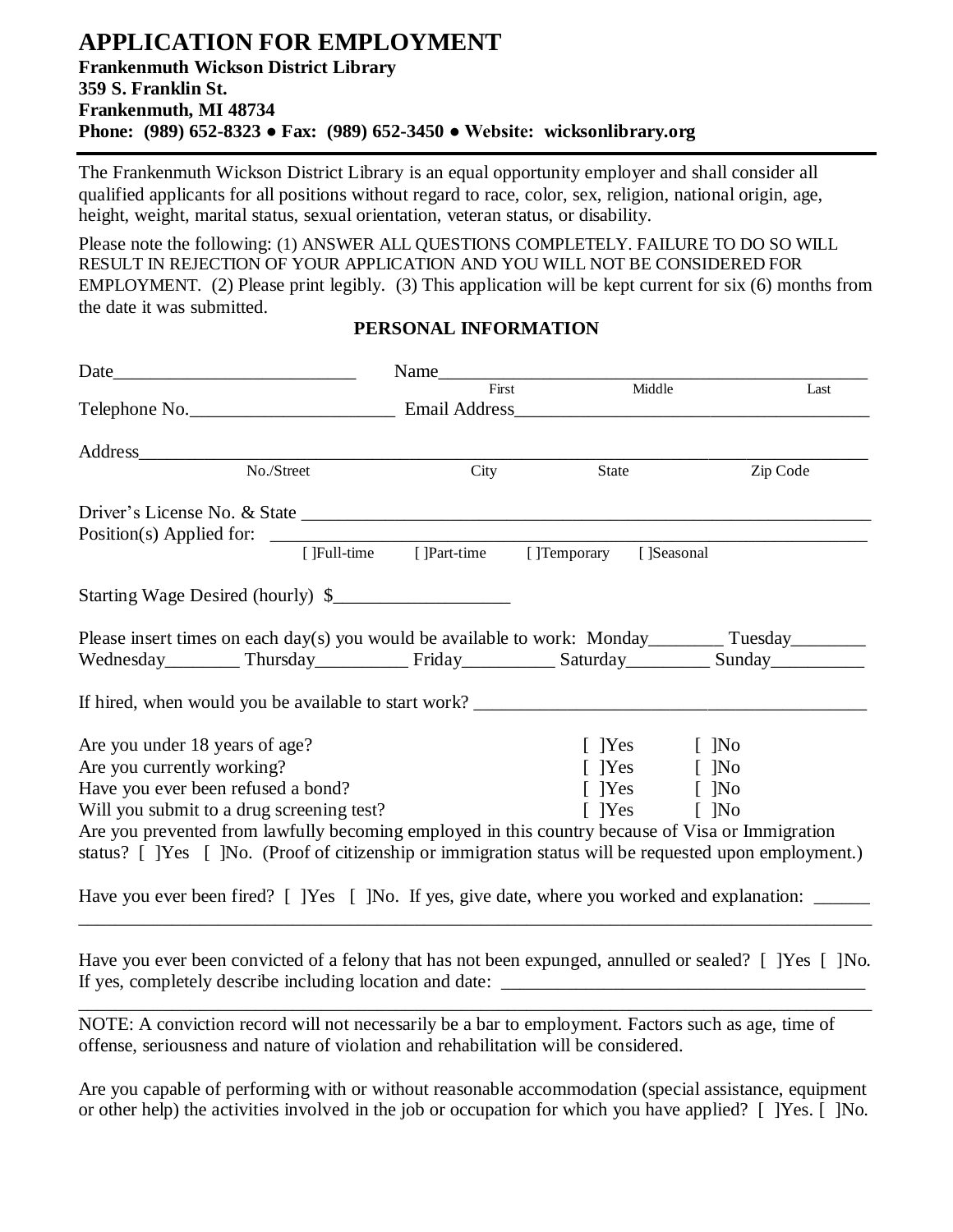### **EDUCATION & TRAINING**

|                                                                              | <b>High School</b>                | <b>Vocational/</b><br><b>Technical</b> | College/<br><b>University</b> | <b>Graduate</b><br><b>School</b>  |
|------------------------------------------------------------------------------|-----------------------------------|----------------------------------------|-------------------------------|-----------------------------------|
| <b>School Name</b>                                                           |                                   |                                        |                               |                                   |
| Did you graduate? (if not,<br>list the number of credit<br>hours completed). | $[$ [Yes]<br>$\lceil$ $\rceil$ No | $\lceil$  Yes<br>$\lceil$ $\rceil$ No  | $[$ [Yes]<br>$\lceil$ ]No     | $[$ [Yes]<br>$\lceil$ $\rceil$ No |
| Degree(s)/Certification(s)                                                   |                                   |                                        |                               |                                   |
| <b>Major/Minor</b>                                                           |                                   |                                        |                               |                                   |

Describe any specialized training, apprenticeships, internships, skills, licenses, certificates and extra curricular activities that pertain to the position(s) for which you are applying.

| Do you have experience using Microsoft Office? |  |
|------------------------------------------------|--|
| eBook readers?                                 |  |
| iPad and/or android tablets?                   |  |
|                                                |  |
| List outside interests/hobbies.                |  |

\_\_\_\_\_\_\_\_\_\_\_\_\_\_\_\_\_\_\_\_\_\_\_\_\_\_\_\_\_\_\_\_\_\_\_\_\_\_\_\_\_\_\_\_\_\_\_\_\_\_\_\_\_\_\_\_\_\_\_\_\_\_\_\_\_\_\_\_\_\_\_\_\_\_\_\_\_\_\_\_\_\_\_\_\_

\_\_\_\_\_\_\_\_\_\_\_\_\_\_\_\_\_\_\_\_\_\_\_\_\_\_\_\_\_\_\_\_\_\_\_\_\_\_\_\_\_\_\_\_\_\_\_\_\_\_\_\_\_\_\_\_\_\_\_\_\_\_\_\_\_\_\_\_\_\_\_\_\_\_\_\_\_\_\_\_\_\_\_\_\_ \_\_\_\_\_\_\_\_\_\_\_\_\_\_\_\_\_\_\_\_\_\_\_\_\_\_\_\_\_\_\_\_\_\_\_\_\_\_\_\_\_\_\_\_\_\_\_\_\_\_\_\_\_\_\_\_\_\_\_\_\_\_\_\_\_\_\_\_\_\_\_\_\_\_\_\_\_\_\_\_\_\_\_\_\_

\_\_\_\_\_\_\_\_\_\_\_\_\_\_\_\_\_\_\_\_\_\_\_\_\_\_\_\_\_\_\_\_\_\_\_\_\_\_\_\_\_\_\_\_\_\_\_\_\_\_\_\_\_\_\_\_\_\_\_\_\_\_\_\_\_\_\_\_\_\_\_\_\_\_\_\_\_\_\_\_\_\_\_\_\_

#### **EMPLOYMENT HISTORY**

| <b>Employer</b>         | <b>Dates</b>              |            | <b>Work Performed</b> |
|-------------------------|---------------------------|------------|-----------------------|
|                         | From                      | <b>To</b>  |                       |
| Address & Telephone No. |                           |            |                       |
|                         |                           |            |                       |
|                         |                           |            |                       |
| Job Title               | <b>Hourly Rate/Salary</b> |            |                       |
|                         | <b>Start</b>              | <b>End</b> |                       |
| Supervisor              |                           |            |                       |
|                         |                           |            |                       |
| $Reason(s)$ for leaving |                           |            |                       |
|                         |                           |            |                       |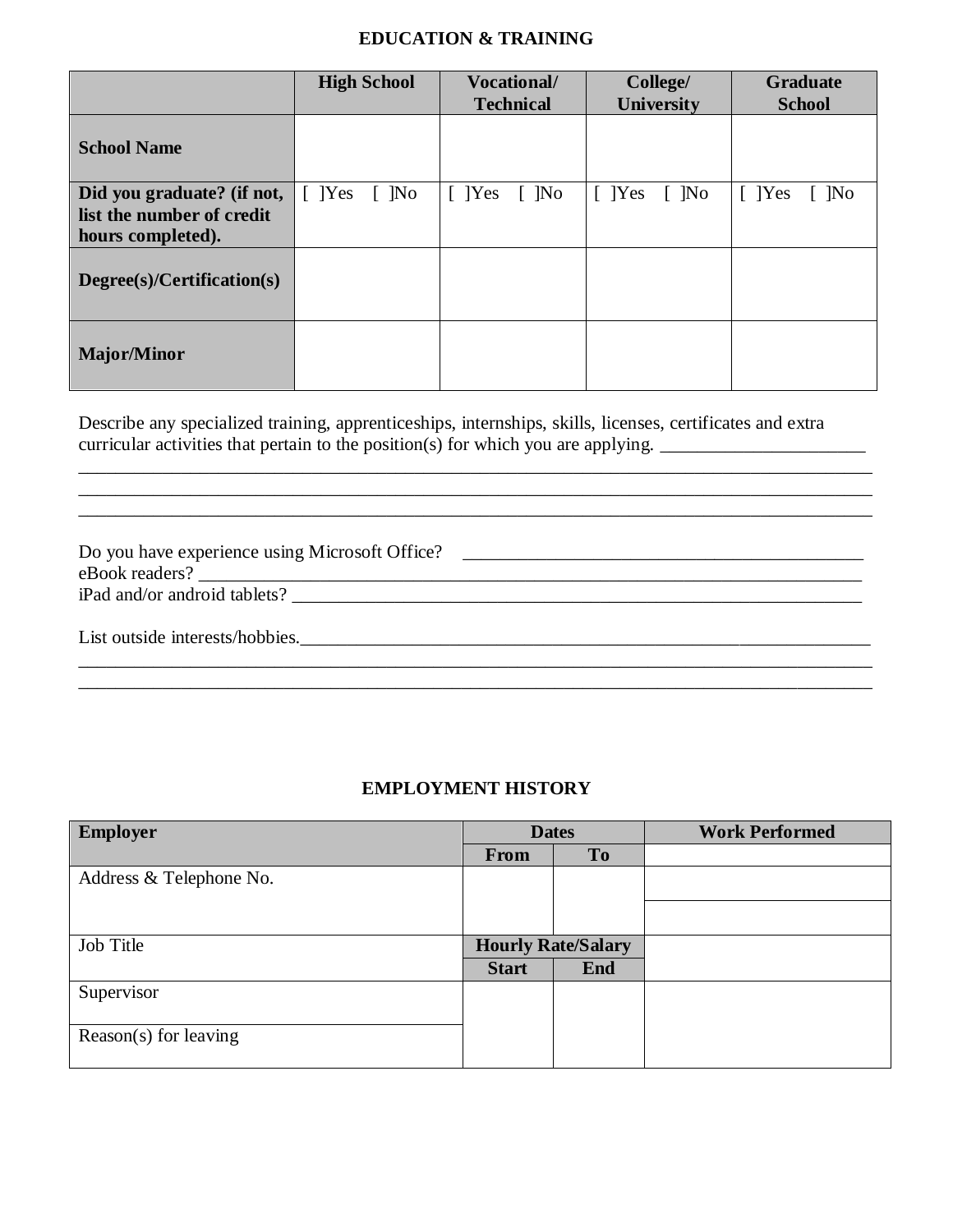| <b>Employer</b>         | <b>Dates</b>              |            | <b>Work Performed</b> |
|-------------------------|---------------------------|------------|-----------------------|
|                         | From                      | To         |                       |
| Address & Telephone No. |                           |            |                       |
|                         |                           |            |                       |
| Job Title               | <b>Hourly Rate/Salary</b> |            |                       |
|                         | <b>Start</b>              | <b>End</b> |                       |
| Supervisor              |                           |            |                       |
| Reason(s) for leaving   |                           |            |                       |

### **REFERENCES (Do not include relatives)**

| <b>NAME</b> | <b>ADDRESS</b> | <b>TELEPHONE</b> |
|-------------|----------------|------------------|
|             |                |                  |
|             |                |                  |
|             |                |                  |

# **ADDITIONAL COMMENTS**

Feel free to use this space to provide additional information as requested in this application or to briefly explain why you desire employment with the Frankenmuth Wickson District Library.

\_\_\_\_\_\_\_\_\_\_\_\_\_\_\_\_\_\_\_\_\_\_\_\_\_\_\_\_\_\_\_\_\_\_\_\_\_\_\_\_\_\_\_\_\_\_\_\_\_\_\_\_\_\_\_\_\_\_\_\_\_\_\_\_\_\_\_\_\_\_\_\_\_\_\_\_\_\_\_\_\_\_\_\_

\_\_\_\_\_\_\_\_\_\_\_\_\_\_\_\_\_\_\_\_\_\_\_\_\_\_\_\_\_\_\_\_\_\_\_\_\_\_\_\_\_\_\_\_\_\_\_\_\_\_\_\_\_\_\_\_\_\_\_\_\_\_\_\_\_\_\_\_\_\_\_\_\_\_\_\_\_\_\_\_\_\_\_\_

\_\_\_\_\_\_\_\_\_\_\_\_\_\_\_\_\_\_\_\_\_\_\_\_\_\_\_\_\_\_\_\_\_\_\_\_\_\_\_\_\_\_\_\_\_\_\_\_\_\_\_\_\_\_\_\_\_\_\_\_\_\_\_\_\_\_\_\_\_\_\_\_\_\_\_\_\_\_\_\_\_\_\_\_

\_\_\_\_\_\_\_\_\_\_\_\_\_\_\_\_\_\_\_\_\_\_\_\_\_\_\_\_\_\_\_\_\_\_\_\_\_\_\_\_\_\_\_\_\_\_\_\_\_\_\_\_\_\_\_\_\_\_\_\_\_\_\_\_\_\_\_\_\_\_\_\_\_\_\_\_\_\_\_\_\_\_\_\_

\_\_\_\_\_\_\_\_\_\_\_\_\_\_\_\_\_\_\_\_\_\_\_\_\_\_\_\_\_\_\_\_\_\_\_\_\_\_\_\_\_\_\_\_\_\_\_\_\_\_\_\_\_\_\_\_\_\_\_\_\_\_\_\_\_\_\_\_\_\_\_\_\_\_\_\_\_\_\_\_\_\_\_\_